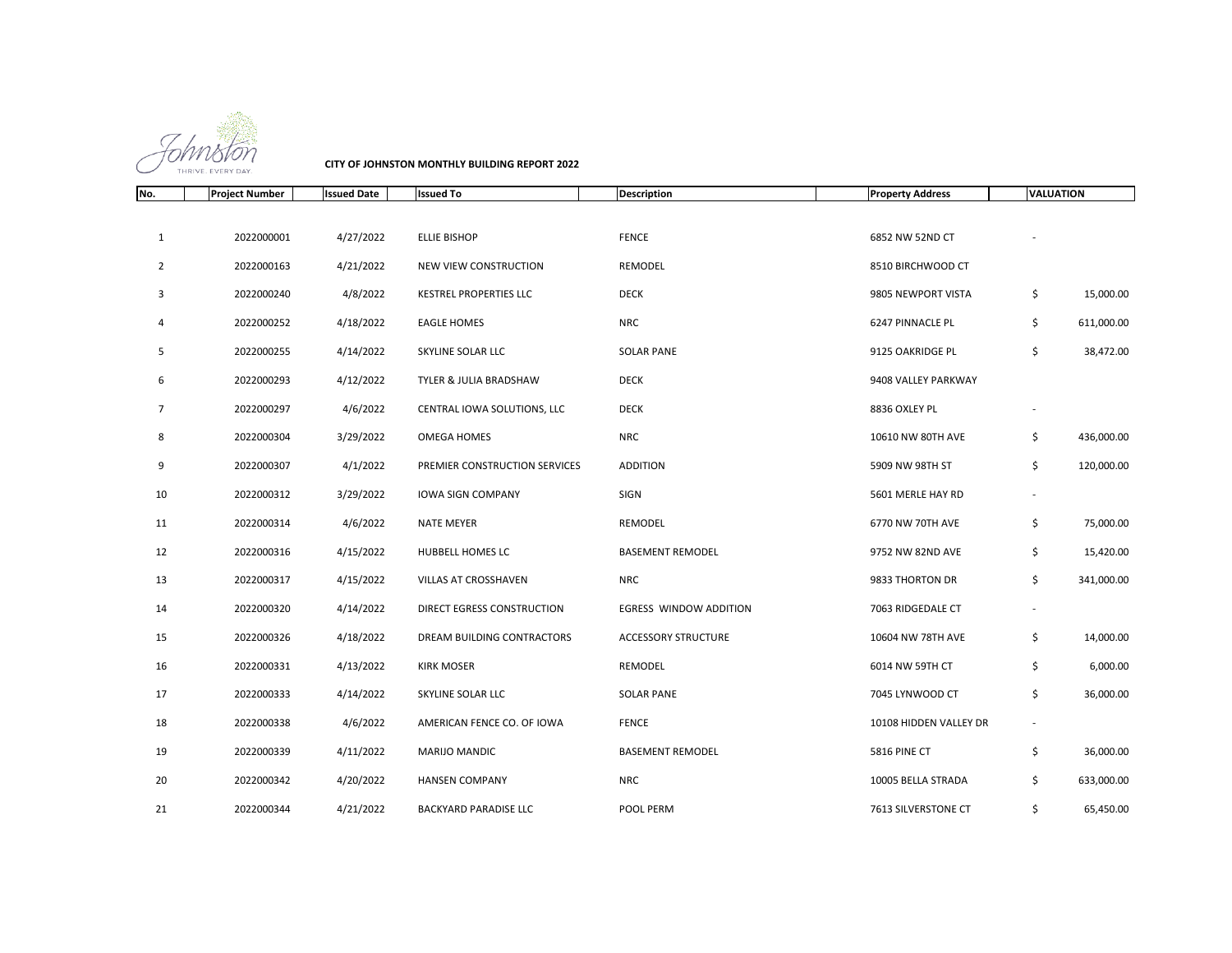| 22 | 2022000345 | 4/8/2022  | THRIVE FENCING             | <b>FENCE</b> | 8910 DAYBREAK RD      | $\overline{\phantom{a}}$ |            |
|----|------------|-----------|----------------------------|--------------|-----------------------|--------------------------|------------|
| 23 | 2022000346 | 4/8/2022  | <b>GENESIS HOMES</b>       | <b>NRC</b>   | 10108 POWELL AVE      | \$                       | 309,000.00 |
| 24 | 2022000350 | 4/27/2022 | UNA HOMES LLC              | <b>NRC</b>   | 8011 NW 106TH CT      | \$                       | 628,000.00 |
| 25 | 2022000351 | 4/25/2022 | <b>ALAIR HOMES</b>         | REMODEL      | 7101 FOREST DR        | \$                       | 120,000.00 |
| 26 | 2022000355 | 4/25/2022 | <b>COSGRIFF DEV LLC</b>    | <b>NRC</b>   | 7005 BLAIRLOOP        | \$                       | 313,000.00 |
| 27 | 2022000356 | 4/13/2022 | <b>ARCHETYPE SIGN</b>      | SIGN         | 5312 MERLE HAY RD     |                          |            |
| 28 | 2022000359 | 4/25/2022 | S & O BUILDERS LLC         | <b>DECK</b>  | 7280 NW 58TH ST       | \$                       | 15,000.00  |
| 29 | 2022000364 | 4/14/2022 | MIKE SHERWOOD              | <b>FENCE</b> | 8406 ORCHARD DR       |                          |            |
| 30 | 2022000371 | 4/14/2022 | <b>ROB HEDGEPETH</b>       | <b>FENCE</b> | 6492 JAMES FRANCIS PL |                          |            |
| 31 | 2022000383 | 4/15/2022 | AMERICAN FENCE CO. OF IOWA | <b>FENCE</b> | 5663 FOXBORO DR       |                          |            |
| 32 | 2022000394 | 4/6/2022  | <b>SIGNS FIRST</b>         | SIGN         | 8510 BIRCHWOOD CT     |                          |            |
| 33 | 2022000408 | 4/18/2022 | <b>ALEX YOUNG</b>          | <b>FENCE</b> | 9028 TIMBERWOOD DR    |                          |            |
| 34 | 2022000410 | 4/19/2022 | Leslie Schmidt             | REMODEL      | 9513 IRONWOOD LN      | \$                       | 3,000.00   |
| 35 | 2022000418 | 4/22/2022 | LESLIE SCHMIDT             | REMODEL      | 8412 WEYBRIDGE CT     | \$                       | 9,000.00   |
| 36 | 2021000910 | 4/21/2022 | D.R. HORTON- IOWA LLC      | <b>DECK</b>  | 10332 POWELL AVE      |                          |            |
| 37 | 2021000855 | 4/21/2022 | D.R. HORTON- IOWA LLC      | <b>DECK</b>  | 10340 POWELL AVE      |                          |            |
| 38 | 2021000684 | 4/21/2022 | D.R. HORTON- IOWA LLC      | <b>DECK</b>  | 10425 POWELL AVE      |                          |            |
| 39 | 2021000781 | 4/21/2022 | D.R. HORTON- IOWA LLC      | <b>DECK</b>  | 10416 POWELL AVE      |                          |            |
| 40 | 2021000856 | 4/21/2022 | D.R. HORTON- IOWA LLC      | <b>DECK</b>  | 10408 POWELL AVE      |                          |            |
| 41 | 2021000714 | 4/21/2022 | D.R. HORTON- IOWA LLC      | <b>DECK</b>  | 10424 POWELL AVE      |                          |            |
| 42 | 2021000880 | 4/21/2022 | D.R. HORTON- IOWA LLC      | <b>DECK</b>  | 10333 POWELL AVE      |                          |            |
| 43 | 2021000780 | 4/21/2022 | D.R. HORTON- IOWA LLC      | <b>DECK</b>  | 10417 POWELL AVE      |                          |            |
| 44 | 2021000854 | 4/21/2022 | D.R. HORTON- IOWA LLC      | <b>DECK</b>  | 10409 POWELL AVE      |                          |            |
| 45 | 2021000907 | 4/21/2022 | D.R. HORTON- IOWA LLC      | <b>DECK</b>  | 10325 POWELL AVE      |                          |            |
| 46 | 2021001071 | 4/21/2022 | D.R. HORTON- IOWA LLC      | <b>DECK</b>  | 10524 SOUTHERWICK PL  |                          |            |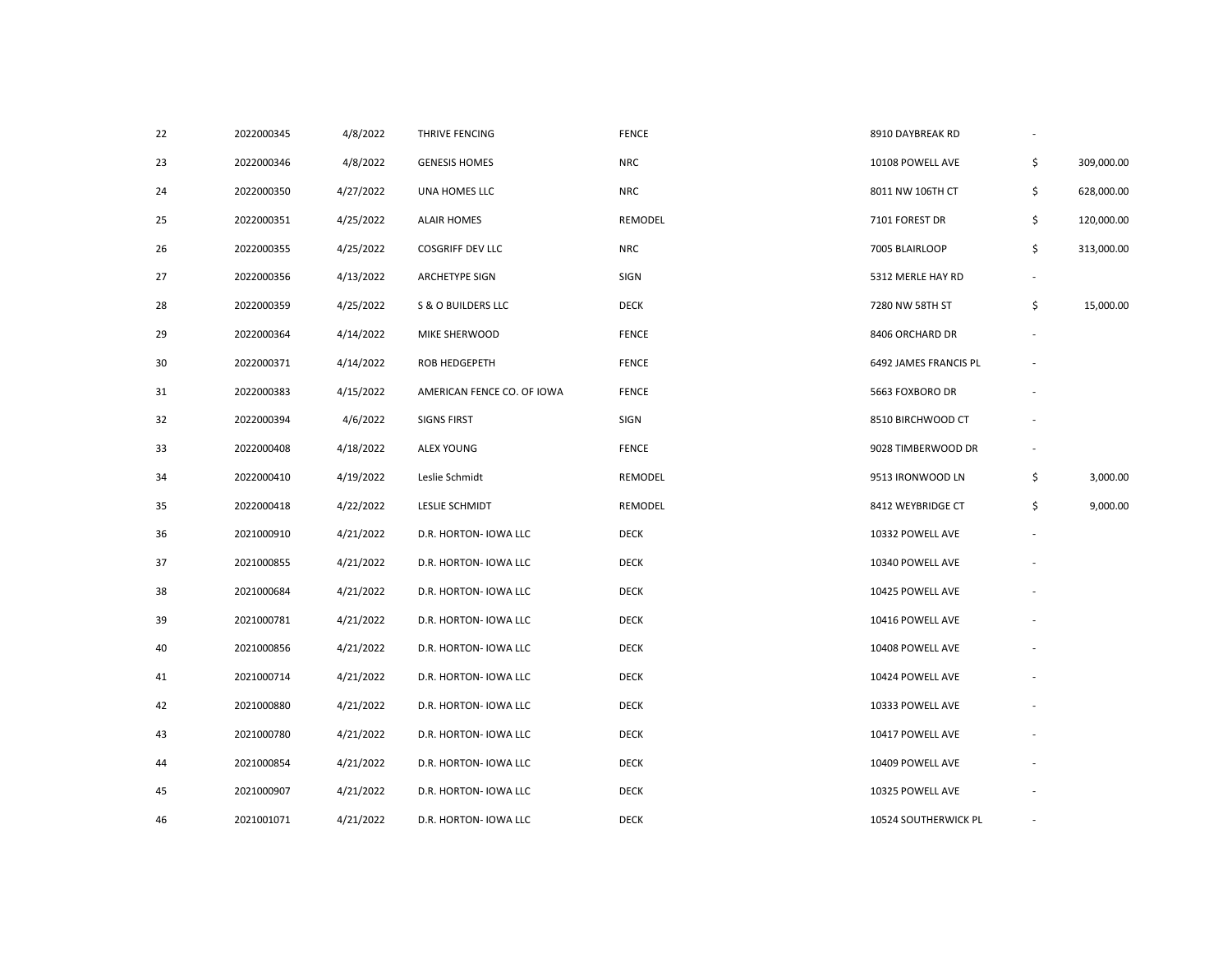| 47 | 2021000778 | 4/21/2022 | D.R. HORTON- IOWA LLC | <b>DECK</b> | 9904 NW 82ND AVE            |                          |
|----|------------|-----------|-----------------------|-------------|-----------------------------|--------------------------|
| 48 | 2021000779 | 4/21/2022 | D.R. HORTON- IOWA LLC | <b>DECK</b> | 9852 NW 82ND AVE            |                          |
| 49 | 2021001060 | 4/21/2022 | D.R. HORTON- IOWA LLC | <b>DECK</b> | 10316 POWELL AVE            |                          |
| 50 | 2021000853 | 4/21/2022 | D.R. HORTON- IOWA LLC | <b>DECK</b> | 10341 POWELL AVE            | $\overline{\phantom{a}}$ |
| 51 | 2021000962 | 4/21/2022 | D.R. HORTON- IOWA LLC | <b>DECK</b> | 10535 SOUTHERWICK PL        |                          |
| 52 | 2021000961 | 4/21/2022 | D.R. HORTON- IOWA LLC | <b>DECK</b> | 6740 NW 106TH ST            |                          |
| 53 | 2022000167 | 4/21/2022 | D.R. HORTON- IOWA LLC | <b>DECK</b> | <b>10508 SOUTHERWICK PL</b> |                          |
| 54 | 2021001072 | 4/21/2022 | D.R. HORTON- IOWA LLC | <b>DECK</b> | 10532 SOUTHERWICK PL        |                          |
| 55 | 2021001061 | 4/21/2022 | D.R. HORTON- IOWA LLC | <b>DECK</b> | 10324 POWELL AVE            |                          |
| 56 | 2021000519 | 4/21/2022 | D.R. HORTON- IOWA LLC | <b>DECK</b> | 10440 POWELL AVE            |                          |
| 57 | 2021001075 | 4/21/2022 | D.R. HORTON- IOWA LLC | <b>DECK</b> | 10317 POWELL AVE            |                          |
| 58 | 2021000683 | 4/21/2022 | D.R. HORTON- IOWA LLC | <b>DECK</b> | 10433 POWELL AVE            |                          |

**TOTAL \$ 3,839,342.00**